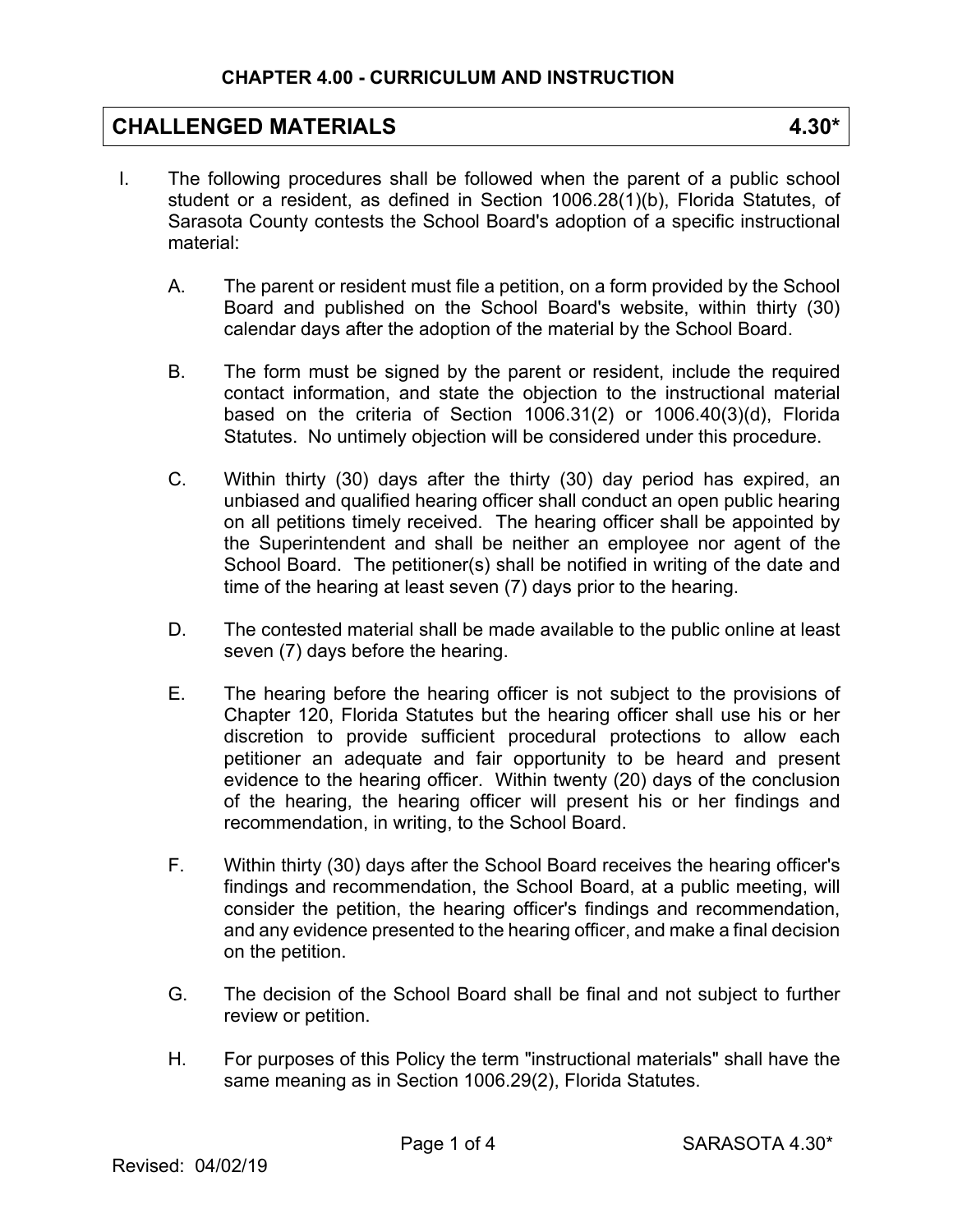#### **CHAPTER 4.00 - CURRICULUM AND INSTRUCTION**

- II. The following procedures shall be followed when the parent of a public school student or a resident, as defined in Section 1006.28(1)(b), Florida Statutes, of Sarasota County objects to the use of a specific instructional material or materials accessed in a school media center:
	- A. A parent or resident who has an objection to the use of a specific instructional material or a material accessed in a school media center must first request, in writing, a conference with the principal or principal's designee to discuss the use of the material. The principal or principal's designee will schedule the conference within ten (10) working days of receiving the written request.
	- B. The complainant will be provided with the District's policies and procedures for the selection of instructional materials. The principal or designee will explain the use of the material in the instructional program and answer questions from the individual.
	- C. If the issue is not resolved at the conference, the complainant will be provided with the form to file a written objection and an explanation of the process that will be followed. Any such written complaint will be filed with the principal within ten (10) working days of the conference.
	- D. These procedures shall be followed for school level appeals:
		- 1. A committee of teachers, educational media specialists, and other qualified personnel shall be appointed by the principal to evaluate the challenged materials. All members of the committee must read the entire book, view or listen to the material in its entirety prior to meeting. The committee results will be submitted to the principal on the appropriate School Media Advisory Committee Checklist form. The principal shall notify the Superintendent and the Instructional Materials Manager of the results.
		- 2. Challenged materials shall not be removed during the reconsideration period.
		- 3. The principal shall inform the complainant in writing concerning the committee's decision within ten (10) working days.
	- E. If the complainant disagrees with the decision rendered from the schoollevel appeal, he or she may file an appeal with the principal within ten (10) working days of the school level decision. In such case, a District level committee shall be appointed by the Superintendent to review the appeal. The Superintendent shall designate the Instructional Materials Manager as being responsible for the organization of this review committee. All members of the committee must read the entire book, view or listen to the material in its entirety prior to convening. The committee's recommendations shall be submitted to the Superintendent within twenty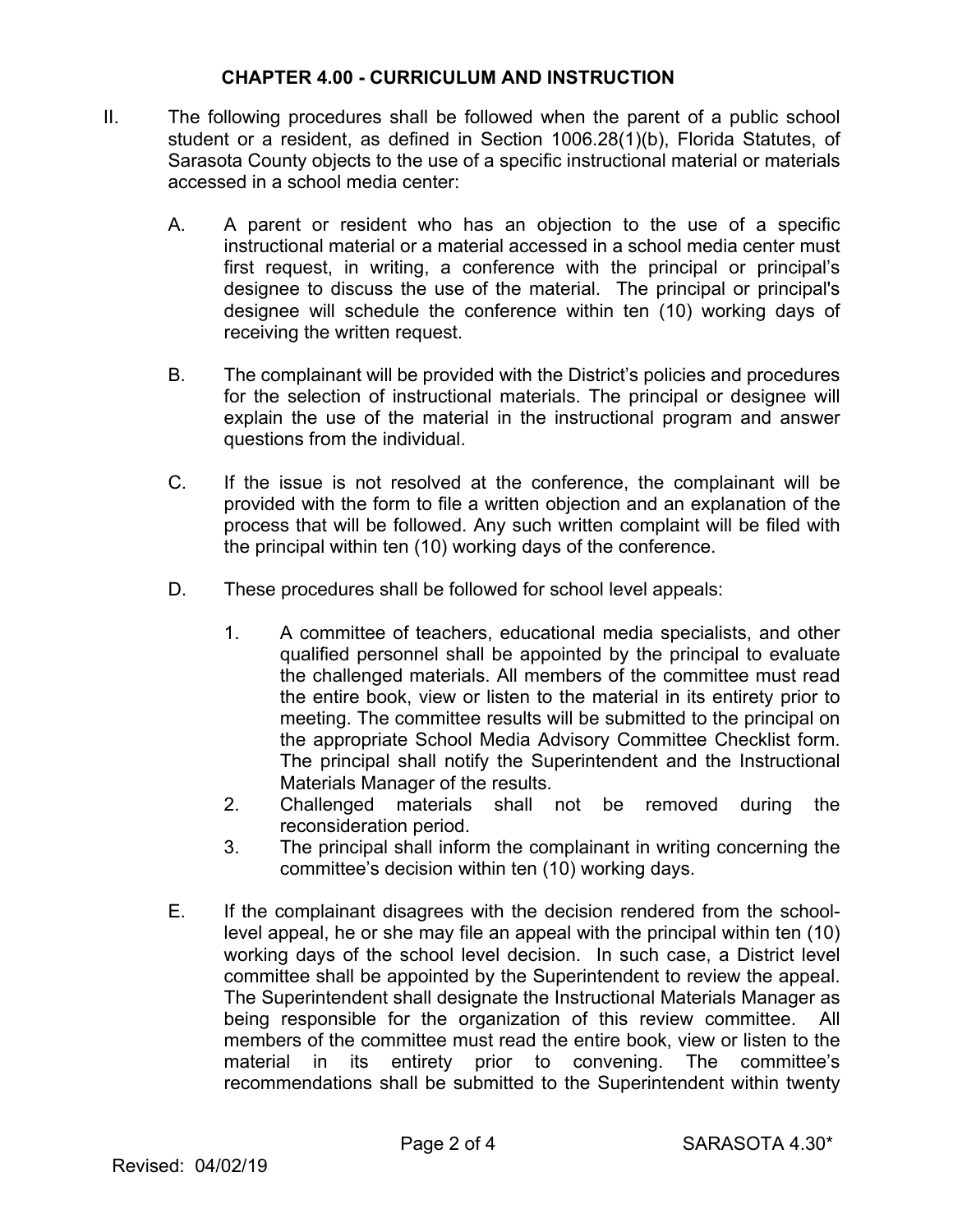## **CHAPTER 4.00 - CURRICULUM AND INSTRUCTION**

(20) working days. A committee member shall not be selected from the school where the challenged materials originated.

- 1. The following shall serve as a review committee for elementary schools:
	- a. The Chairperson of the School Advisory Council or designee;
	- b. Elementary principal;
	- c. A curriculum supervisor;
	- d. Three (3) instructional staff members at the elementary level; and,
	- e. Two (2) parents, as defined by Florida Statutes, of elementary age students.
- 2. The following shall serve as a review committee for secondary schools:
	- a. The Chairperson of the School Advisory Council or designee;
	- b. Secondary principal;
	- c. A curriculum supervisor;
	- d. Three (3) instructional staff members at the secondary level; and,
	- e. Two (2) parents of secondary age students.
- F. The committee's review shall be treated objectively, unemotionally, and in a business-like manner and shall be conducted in the best interests of the student, the school, and the community. The committee's decision shall be submitted to the Superintendent using the District Advisory Committee checklist form.
- G. The complainant shall be informed, in writing by the Superintendent, within ten (10) working days after the committee's decision is received.
- H. If the complainant disagrees with the district-level appeal, he or she may file an appeal with the Superintendent within ten (10) working days of the district-level decision . In such a case, the School Board shall review the decisions from the school and district-level committees and shall provide the complainant with the opportunity to proffer evidence to it as provided in Section 1006.28(2)(a)2, Florida Statutes. The School Board shall thereafter render a final decision on the complainant's concern.

**STATUTORY AUTHORITY: 1001.41, 1001.42, 1006.28, F.S.** 

**LAWS IMPLEMENTED: 1001.41, 1001.43, 1006.28,1006.283 F.S.**